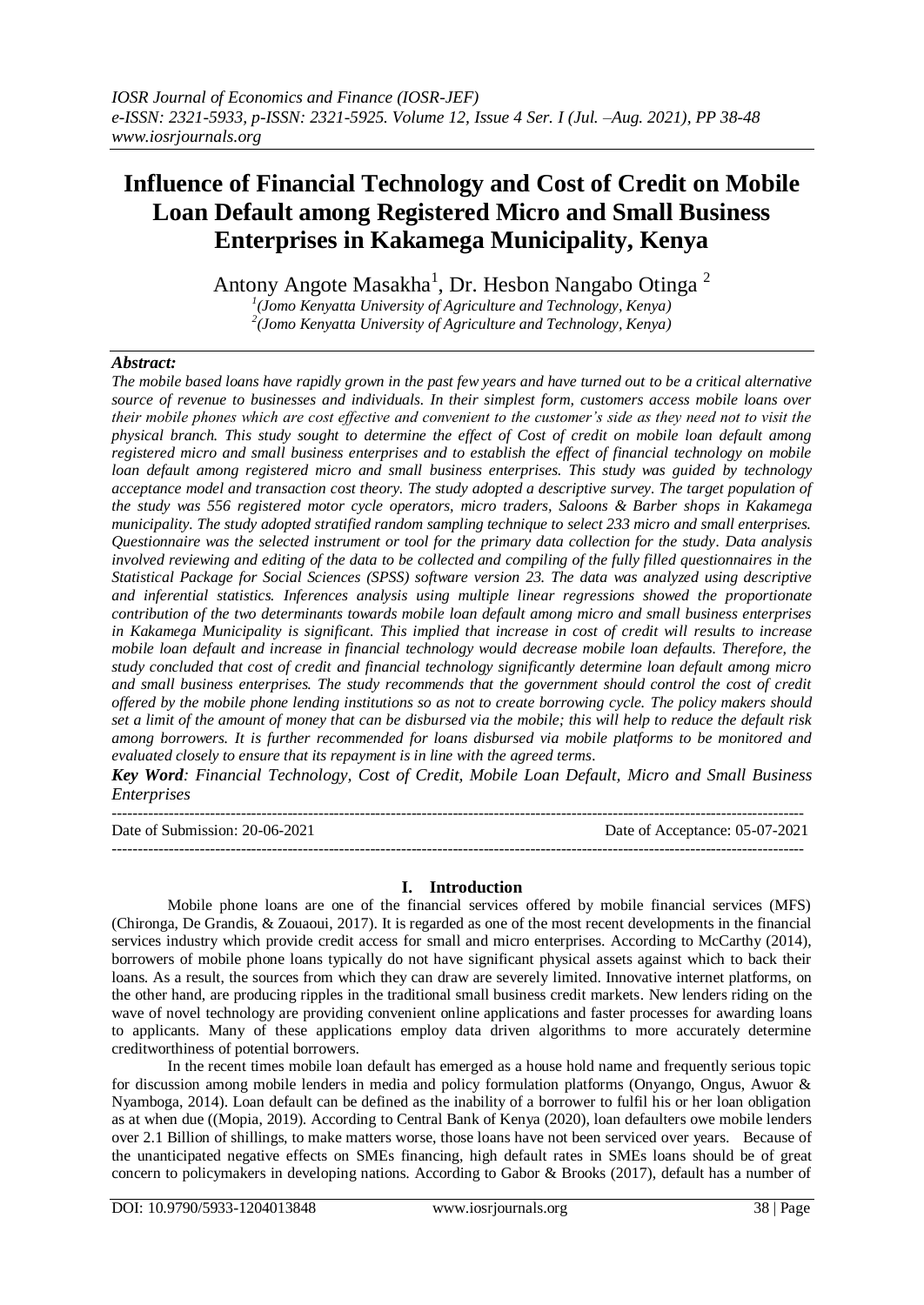consequences, including the difficulty to recycle funds to other borrowers, the unwillingness of other financial intermediaries to fulfill the needs of small borrowers, and the building of distrust. The costs of loan delinquencies would be felt by both lenders and borrowers, according to Reynolds, Klawitter, and Hayes (2017). In delinquent situations, the lender incurs charges such as missed interest, opportunity cost of principle, legal fees, and other expenses. For the borrower, defaulting involves a trade-off between the penalties of lost reputation and the potential cost of foregoing investments in order to work out the current loan (Whitaker, 2018)

Kenya is undoubtedly the region's most developed mobile loan industry, with a stunning increase in financial inclusion of about 300 percent in the last decade (Ndungu, Morales, & Ndirangu, 2016). Consumers have responded positively to this banking sector innovation. The first digital loan in Kenya was issued in November 2012 by Safaricom through M-Shwari, which is powered by CBA bank. In 2013, KCB introduced mobile loans by offering microloans to KCB customers who had been with the bank for more than six months (Babu, 2020). KCB now has the KCB Mobi services that enable customers to borrow loans, get salary advances, and even have a product known as Kopa bills whereby customers can get a short term loan that can go towards paying off their bills (Kenya Commercial Bank, 2019).

Recent statistics suggest that 1 in every 5 people used mobile loan products in the year 2017. Kenya now has over thirty mobile loan products and the number grows consistently (Evans School Policy Analysis and Research Group (EPAR), 2017). Unlike borrowers in other markets, Kenyans use a variety of channels to access mobile loan services. These include SIM toolkits, apps, websites, app-based payroll lending, Unstructured Supplementary Service Data (USSD), Sim toolkit utilities and airtime platforms. The loans range in amount from Kes 50 to Kes 1 million. Repayment periods range from seven days to one year. Annualized percentage interest rates (APR) charged on these loans range from between 12% and 21% per annum (Kaffenberger & Chege, 2017).

In Kenya, over the past decade, mobile-based lending has continued to grow. Owuor (2019) estimates the number of mobile lending platforms at 49. The industry is largely unregulated, especially since it includes players that are non-bank institutions. These digital loans are unsecured hence; they can easily be accessed by individuals who are low-income earners, with no assets to place as collateral, unlike many formal bank loans. A study by Gubbins and Totolo (2018) on digital credit in Kenya established that the population of defaulters reported to CRB has significantly increased due to digital credit. A study by Singh (2017) also established that more than 2.7 million people in Kenya have been entered into CRB because of defaulting or lateness in payment.

### *Statement of the Problem*

Kenya has seen a surge of digital lenders targeting both the banked and unbanked, saddling borrowers with exorbitant interest rates and forcing regulators to keep up. Currently, 19.1 million Kenyans have received loans totaling Ksh.112.2 billion during the period. The number of borrowers who utilize their loans to consume rather than earn additional revenue is considerable, leading some to become perpetual borrowers. Fifty-nine percent borrow for their businesses, while six percent borrow to repay other loans, thereby perpetuating the debt cycle. Others, according to the study, use such loans to lend to others. Due to multiple borrowing and use of cash for consumption, digital borrowers are twice as likely to default as those who accept conventional loans. According to CBK (2020), mobile lenders account for the majority of debts defaulted by Kenyans, with digital lenders accounting for 90% of the adversely listed Kenyans. One out of every five loans obtained through mobile devices is delinquent. Between 2015 and 2018, the rate of default was twice the suggested ratio of nonperforming loans for conventional borrowing, which was found to be 23.2 percent (Kenya Bankers Association, 2019).

With approximately a third of Kenyans considered to be digital borrowers, many have become trapped in debt, borrowing money to pay off previous debts. Over a third of digital borrowers (35%) have used numerous applications to hunt for loans. FSD (2020) discovered that roughly half of the 19.1 borrowers had an outstanding debt at the time of the survey. Seventy percent of mobile loan defaulters will borrow again and still default on the new credit facility to mirror the deterioration of the quality of borrowers. Mobile loan defaulters are likely to default again on new loan issues in comparison to their traditional banking channel counterparts. In spite of getting opportunities to borrow after previous defaults, some debtors are still ending up with bad loans on the new facilities (Digital Lenders Association of Kenya, 2021). As a result, Kenya's Central Bank has been forced to restrict the monthly interest rates imposed by digital mobile lenders. The banking regulator will have to authorize hikes in digital lending rates and other loan costs, as well as a limit on non-performing loans of no more than twice the defaulted credit, among other things. This would reduce the high digital lending rates that have led to many consumers falling into debt traps and predatory lending. Their widespread use has plagued borrowers with hefty interest rates that can reach 520 percent when annualized, resulting in rising defaults and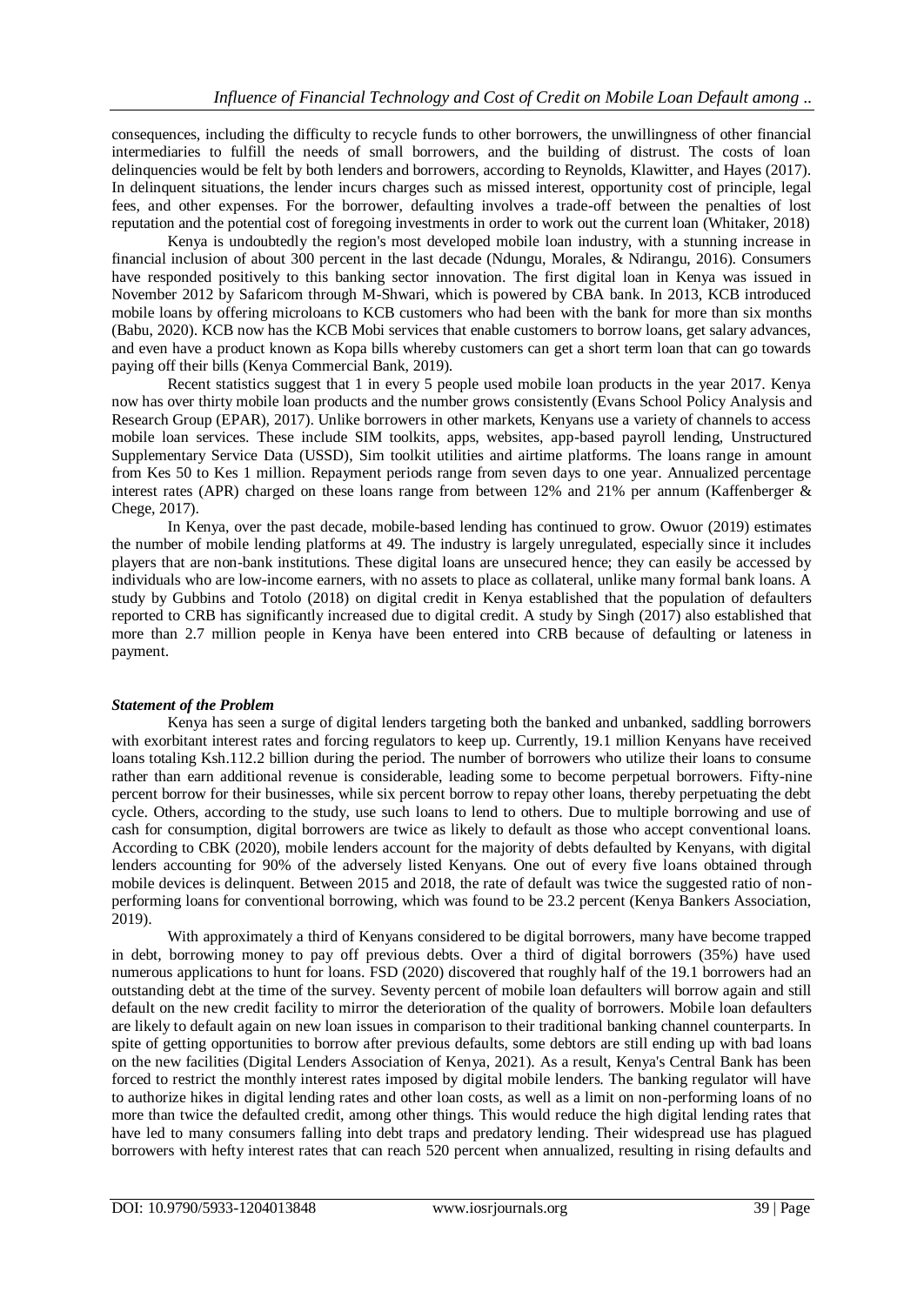an ever-increasing number of defaulters who have been adversely listed with credit reporting agencies (CBK, 2020).

Gakuru (2017) focused on virtual lending and loan repayment in commercial banks in Kenya. The influence of mobile-based loans on the operating performance of selected commercial banks in Kenya was studied by Mopia (2019). Masika (2019) explores the impact of mobile lending on Kenya's commercial banks' financial results. The impact of mobile lending on the quality of bank loan portfolios in selected commercial banks in Kenya was assessed by Kithinji (2018). The past studies have focused on mobile loans and the performance of the lenders mostly commercial banks, but do not show the factors that influence default of mobile loans by micro and small businesses. This study, therefore, sought to fill the evidenced gap on determinants of mobile loans default among registered micro and small business enterprises in Kakamega Municipality, Kenya.

### *Objectives of the Study*

The general objective of the study was to investigate determinants of mobile loans default among registered micro and small business enterprises in Kakamega Municipality, Kenya.

The specific objectives of this study were to;

- I. To determine the effect of financial technology on mobile loan default among registered micro and small business enterprises in Kakamega Municipality, Kenya.
- II. To determine the effect of cost of credit on mobile loan default among registered micro and small business enterprises in Kakamega Municipality, Kenya.

### *Hypotheses of the Study*

- i) **H01:** Financial technology does not significantly influence mobile loan default among registered micro and small business enterprises in Kakamega Municipality, Kenya.
- ii) **H02:** Cost of credit does not significantly influence mobile loan default among registered micro and small business enterprises in Kakamega Municipality, Kenya.

### **II. Literature Review**

### *Theoretical Framework*

# **Technology Acceptance Model (TAM)**

There are various models that have been used to investigate technology adoption. Several research on mobile service uptake are based on Davies' Technology Acceptance Model (TAM), which was first introduced in 1986. The model was created with the goal of predicting user acceptance and utilization of information technology in an organizational setting. TAM is a frequently used model for user acceptance and usage that relies on attitude explanations of desire to use a given technology or service. The TAM has been shown to be a valid, robust, and powerful model for predicting user acceptance in a number of meta-analyses (Bertrand & Bouchard, 2008).

When users are faced with new technology, two significant aspects impact their decision about how and when they will use it, according to the TAM model, which deals with perceptions rather than actual usage (Venkatesh & Morris, 2000). These are the most important factors: Perceived utility (PU) is a measure of how beneficial something is to someone. Davis defined perceived ease-of-use (PEoU) as "the degree to which a person believes that utilizing a specific system would improve his or her job performance" and perceived easeof-use (PEoU) as "the degree to which a person believes that using a particular system would be devoid of effort." Technology adoption, particularly in banking systems, has gained tremendous traction and grown at an incredible rate over the world.

Given the importance of the banking system's widespread presence and low cost, there is a lot of opportunity for employing it in agency banking to provide financial services to the unbanked. Technology systems, on the other hand, come with data and network security threats, making them unsuitable for conducting financial transactions. Technology hazards related to information and data security have been documented based on current agency banking arrangements, leaving clients in the dark. Financial institutions must plan and act to ensure the long-term growth and profitability of their agents in order for them to reach the intended clients within a defined population. As technology evolves at a rapid pace, banks have been significantly impacted in their operations, with the deployment of technology ensuring speedy and effective services to clients.

Mobile banking is a novel innovation used by banks to provide services to the unbanked and underbanked at a lower cost. Customers use mobile banking to get out of the bank and into kiosks and villages. Hundreds of millions of dollars have been invested in innovative systems that provide agency banking services (Nganga & Mwachofi, 2013). The theory guided the study in establishing the effect of financial technology on mobile loan default among registered micro and small business enterprises in Kakamega Municipality, Kenya.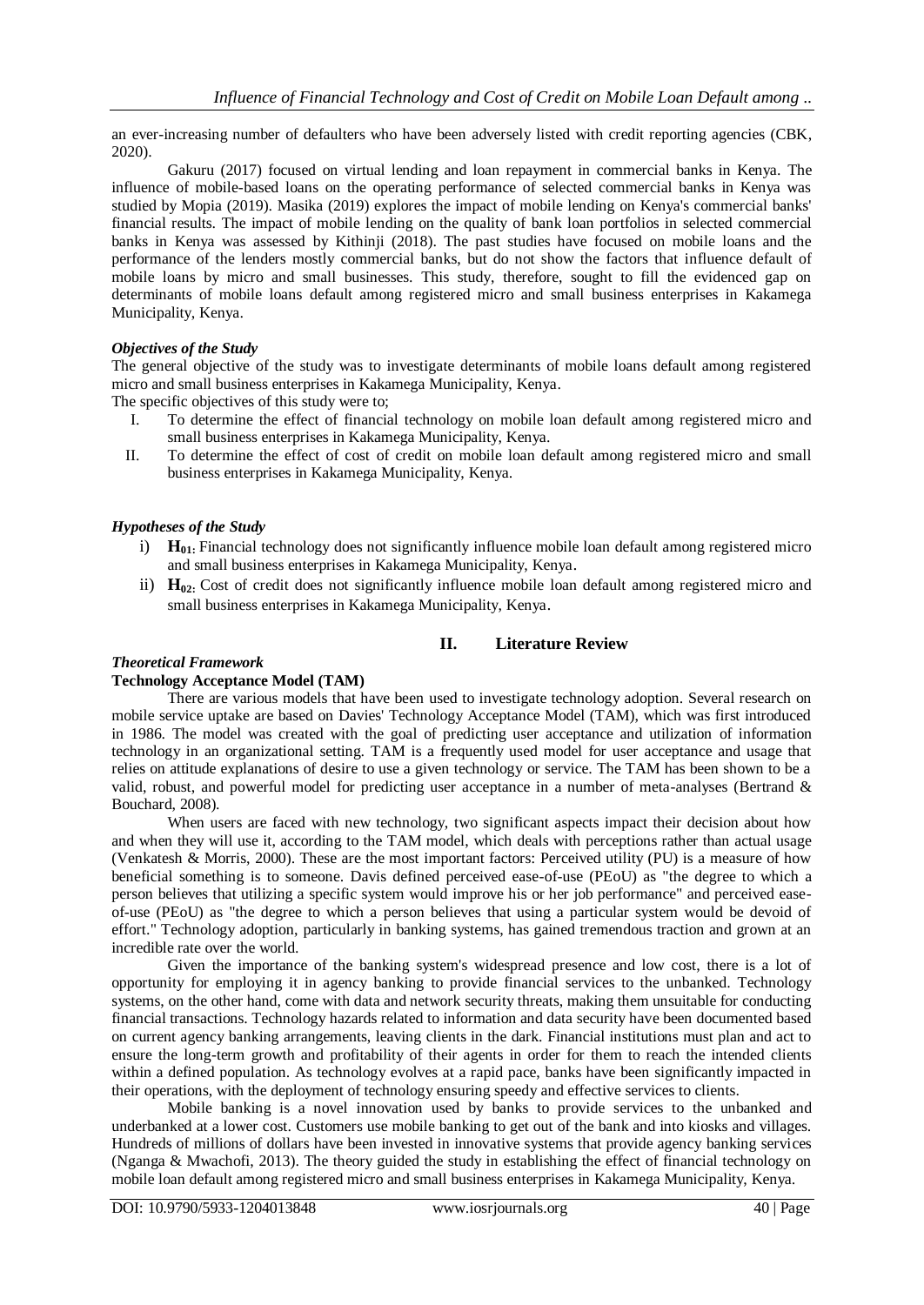### **Transaction Cost Theory**

Ferris came up with the theory in 1981. The usage of trade credit, according to this hypothesis, lowers exchange costs. The transaction motive is based on trade credit's ability to simplify payment. The goal here isn't to raise money, but to lower transaction costs. This idea states that when sellers and purchasers have frequent transactions, both parties can save money by agreeing to a periodic payment schedule. This works as long as the savings in transaction expenses outweigh the cost of storing receivables. Ghoshal and Moran (2016) discovered that when commodities and credit are supplied from the same location, overall costs are lower and efficiency is higher since both supply and credit monitoring can be done from the same location.

Borrowing has a variety of charges, such as processing fees. Transaction costs are positively related to: the necessity of investing in lasting, specialized assets; infrequency of transacting; task complexity and uncertainty; difficulty in gauging task performance; and interdependencies with other transactions, according to transaction cost theory (Gottshalk & Solli-Saether, 2017). According to Williamson (2017), transaction costs include the costs of inspecting goods and establishing and formalizing contract terms, as well as the means to ensure compliance with the terms and protect against potential expropriation of the investments made, in order to ensure that contract conditions are met. According to Espino-Rodriguez and Gil-Padilla (2016), the lower the transaction costs, or the costs of information, negotiation, and compliance control, the less likely the activity is to be outsourced. Transaction cost analysis integrates economic and management theory to find the optimal form of market relationship for a company to develop. This theory implies that lenders should consider cost implications associated with the loans offered. The theory was adopted to determine the effect of the cost of credit on mobile loan default among registered micro and small business enterprises in Kakamega Municipality, Kenya.

### *Conceptual Review*

According to Orodho (2019), a conceptual framework refers to a model of demonstration whereby the association amid variables in the research is shown using diagrams. It is the schematic illustration that represents the variables involved in the research study. In the conceptual framework, cost of credit and financial technology are the independent variables and mobile loan default is the dependent variable as shown in Figure 1.0.



**Figure 1.0: Conceptual Framework**

**Independent Variables Dependent Variables Dependent Variables** 

### *Empirical Review*

In a survey conducted by Capgemini (2017) on 16000 customers in 32 countries across the world both developing and developed economies, it revealed that the users of financial technology are young people who also are technosavvy. The study used descriptive research design in analysing the collected data. As discussed earlier, FinTech is a wide word that can be used differently by consumers and in each distinct context. The services and products offered by FinTechs vary from country to country, for instance, the FinTech in developing countries are not the same as the FinTechs in developed markets. McKinsey Global Institute (2016) conducted a study on digital solutions in emerging markets including Kenya and Tanzania. The study used panel data from various years involving a sample of 3000 individuals. The study adopted descriptive design and used trend analysis. The study found out that most people are driven by the feeling of being neglected by the formal banking system. This forces them to vehemently participate in digital solutions. The study also revealed that a large part of the population and SMEs are unable to access credit, save money for investments and get insurance through the traditional banks. They therefore resort to FinTechs which provide these solutions on a digital platform that can meet their daily requirements. Most FinTech believe that they are active participants in social growth, despite making profits they think that they are growing the economy and improving the society.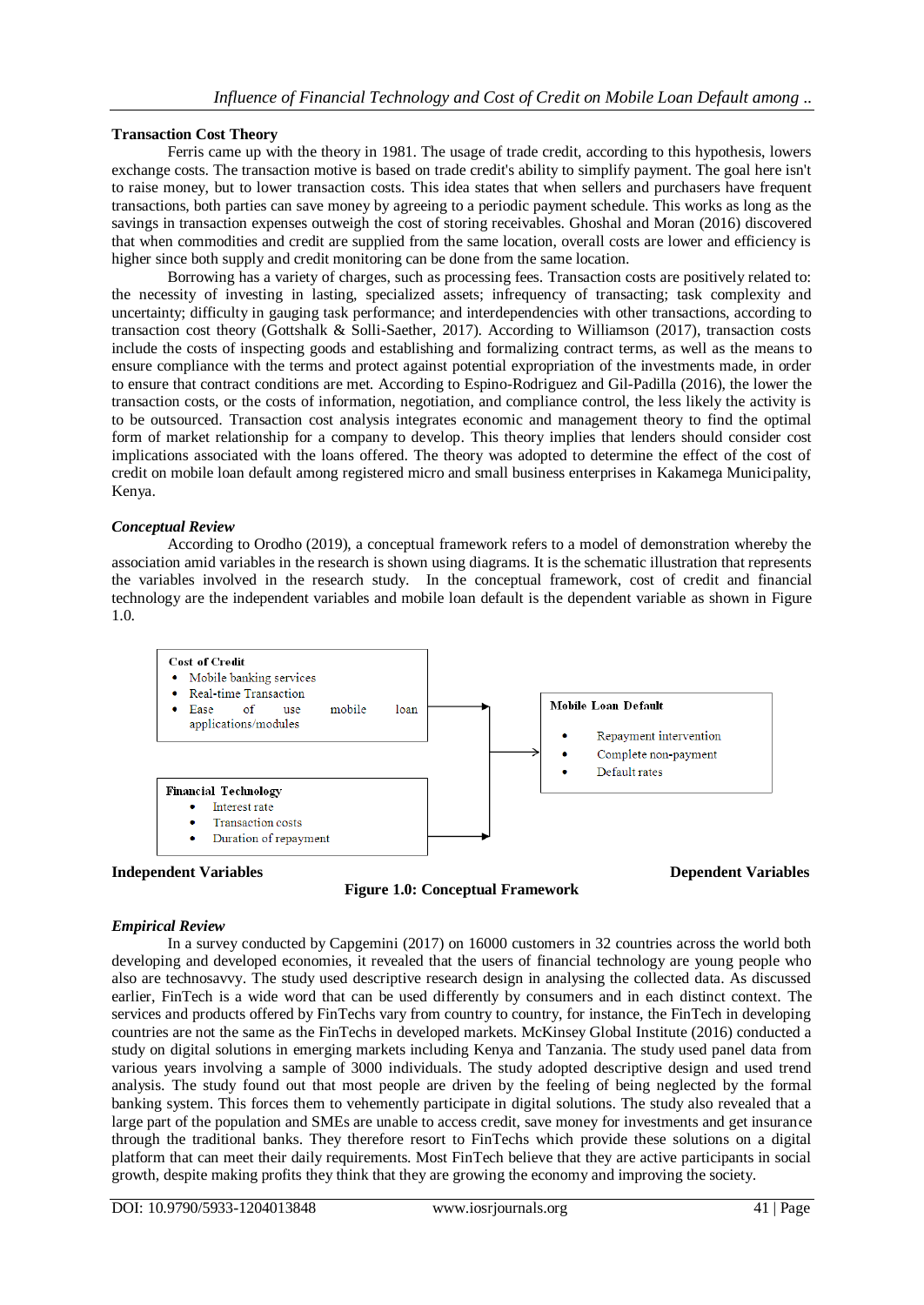Capgemini (2016) studied banks and how they are embracing digitalization. The study focused on 15 banks in Europe. The study used mixed method approach coming up with descriptive analysis. The study revealed that 96 per cent of the banks were involving digital growth in their financial services and 13 per cent of these banks has the set systems that are required to transit to digital finance. The study also revealed that 65 per cent of banks view FinTechs as their partners while 28% view them as their competitors. The study also showed that in countering FinTechs, banks are positioning themselves strategically. The study revealed that 45.5 per cent of banks were willing to cooperate with FinTechs, 43.6 per cent of banks were willing to invest in FinTechs while 42.6 per cent were willing to build enough capacity in order to compete with FinTechs. It is also clear that the wave by FinTech is strong and significant that only 4 per cent of the banks are planning not to do anything for this development.

The influence of mobile phone money transfer among Kenyans was researched by Kirui, Okello, Nyikal, and Njiraini (2013). The impact of MMT services on agriculture commercialization was investigated using the propensity score matching technique. Cross-sectional data from 379 multi-stage randomly selected households in the Central, Western, and Nyanza provinces was used in the study. The purpose of the study was to demonstrate the importance of mobile phone money transfer (MMT) networks in boosting access to financial services, particularly for farmers in rural areas. According to the study, money transfers using this technique are both cost-effective and rapid. This method provides a safe and simple platform for the bulk of the rural population to access tiny deposits. Because smallholder agriculture is poorly documented, the study concentrated on it. Through the use of ICT, the study focused on the financial intermediation of those individuals in society who are excluded or unavailable. According to the findings, using MMT services boosted yearly household input utilization by \$42, household agriculture commercialization by 37%, and household annual revenue by \$224. According to the findings, MMT services assisted farmers in resolving market failure caused by a lack of adequate access to financial services. According to the paper, the Kenyan MMT model should be copied by creating an enabling atmosphere for MMT projects to succeed.

Haddad and Hornuf (2016) examined the determinants of emergence and growth of the Global Fintech Market. The study involved 69 countries that have embraced financial technology. Some of the major countries involved include, United Kingdom, US, Netherlands, China, Germany, France, Canada and India. The study used data from the Crunch Base database which has a collection of over 200,000 companies and 2000 venture partners. The study identified 2849 fintech start-ups that were relevant during the study period. This data was transformed to form dataset leading to a panel data across ten years between 2005 and 2014.The study formed a random effects negative binomial model egression model with fintech start-ups as the dependent variable whereas factors such as GDP per capita, VC financing, commercial bank branches, internet penetration and government procurement as the independent variables. The study did a regression analysis. The results were that countries with latest technologies have a higher chance of inventing fintechs. The study also argues that FinTech system development is fuelled by lack of affordable and relevant financial services hence developing mostly in countries that don"t have well developed financial systems

Otieno (2018) investigated the association between mobile loan borrowing fees and default among small and micro businesses in Nairobi's Gikomba Market. Through a specially created data collecting method, primary data was acquired from the business owners of the firms analyzed. Microsoft Excel 2013 and SPSS version 20.0.0.0 were used to analyze the data. The data was subjected to regression and correlation analyses to assess the type and extent of the link between the independent variable (cost of borrowing) and the dependent variable (interest rate) (defulat of loans). The findings of the study revealed that the interest rate charged, processing costs, and late payment charges all have a statistically significant positive effect on the amount borrowed. According to the findings, increase in interest rates, processing fees and late payment charges increases default of mobile loans amongst the traders in Gikomba market. The study results showed that higher borrowing rates have a positive statistically significant effect on amounts borrowed.

Kiseu (2017) looked at the impact of interest rate caps on the quantity of credit given out by Kenyan commercial banks. The study period spanned three quarters before and after the enactment of the capping law. In this investigation, descriptive and inferential statistics were used. The data revealed that interest rate controls had no discernible impact on how commercial banks supplied loans. Although the analysis discovered that certain banks reduced their loan books after the regulation went into force, this was insufficient to change the landscape for the entire industry. However, it was discovered that credit growth was not as rapid as policymakers had predicted, with only a 0.2 percent increase in comparison to the pre-capping period. Mwangi (2017) did an evaluation of the effect of interest rates on credit. Using primary data obtained from Equity Bank for the purposes of making inferences, the study involved 1,000 customers from various branches countrywide. The sample was randomly selected from the total customers of Equity bank of 2011. The findings show that geography and repayment time are important factors in determining the amount of credit given to individual clients. The interest rate charged on loans is minimal in explaining borrowing by Equity Bank clients after accounting for heteroskedasticity.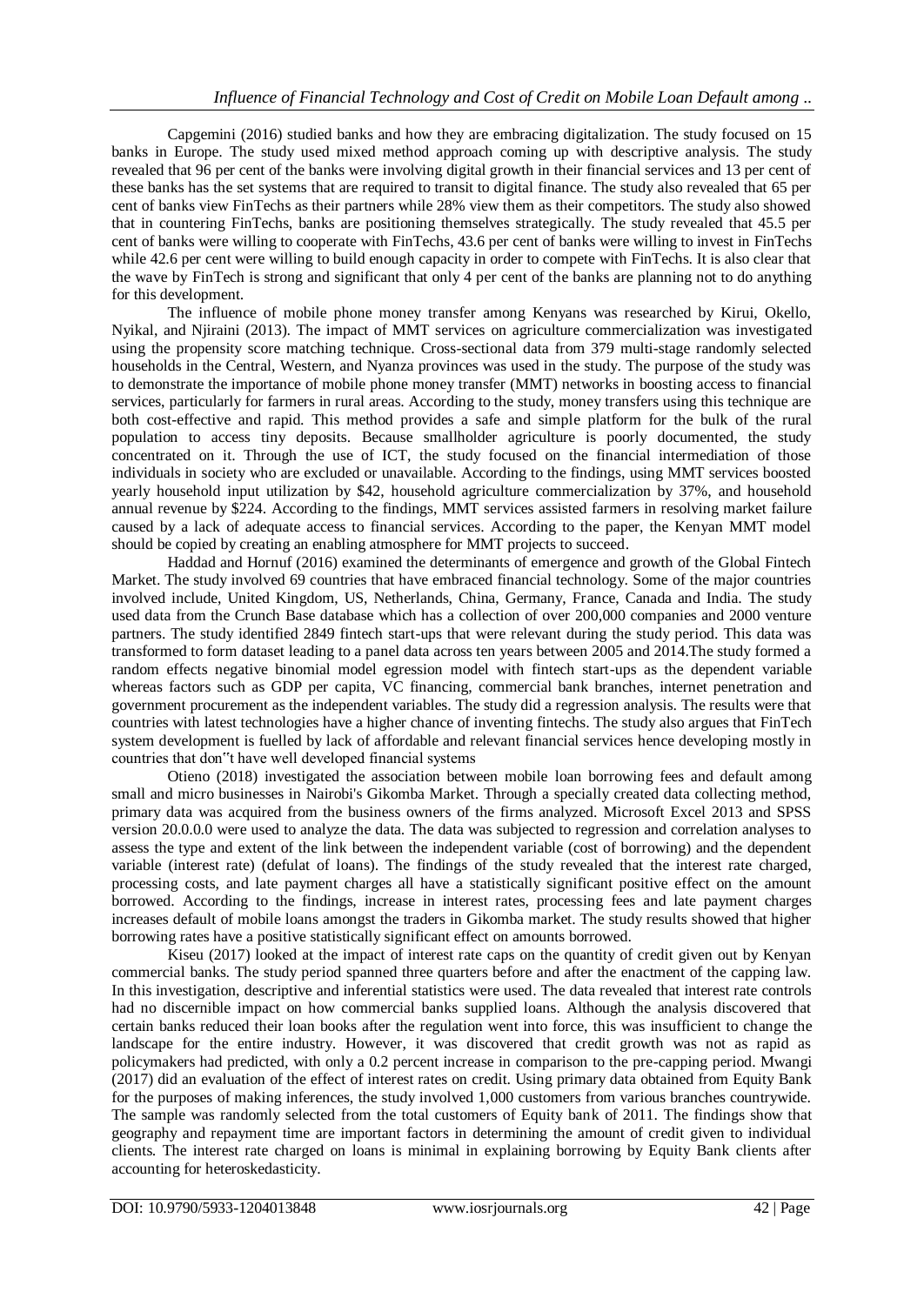Hosseyni and Khaledi (2017) carried out research on the transaction expenses of obtaining credit in rural Iran. A survey was used to acquire the information needed to calculate the transaction costs that the borrower must bear at each stage of the credit application procedure. A total of 459 families, including 272 borrower households, were surveyed for data. F-test and OLS regression (according to the authors, OLS is a method of estimating a regression, not a regression). The F-test is not an economic method, but rather a statistical one, and it is nonetheless a crucial statistic in any ANOVA or regression. According to the findings, the transaction expenses of acquiring a loan are on average equal to 9% of the overall loan amount. Rural loan applicants are charged dramatically varied fees by formal and semiformal lenders. The findings show that the contractual form, loan amount, distance from the financial center, and other borrower characteristics are all key factors of transaction costs. Njiru (2017) led a study in Kiambu County on the impact of borrowing costs on the financial performance of dairy micro and small businesses. Both quantitative and subjective approaches were used in this study. The study's primary instruments were semi-structured questionnaires. The cost of credit has a direct impact on the financial execution of business dairy SME's in Kiambu County, according to the findings. The interest payable in the year by SMEs due to advances acquired over time, loan outstanding from financial institutions, the age of business dairy SMEs, their sizes, and the estimations of loans acquired from financial organizations by business dairy SMEs to the financial performance all have a positive relationship.

### *Research Gaps*

Exhaustive research on the topic has been performed both on a worldwide scale and locally. the transaction costs of getting loans in rural Iran were investigated by Hosseyni and Khaledi (2017). Nguyen (2017) conducted a study on credit accessibility and small and medium-sized enterprise growth in Vietnam, and Duarte (2017) analyzed the role of collateral and relationship lending in loan pricing. Credit accessibility in Vietnam and the impact on small and medium-sized enterprise growth was researched by Nguyen (2017). His findings on collateral and relationship lending can be found in United Kingdom. In this study, which were done by Selvarasu, Itoo, and Filipe (2018), the researchers found that the value of defaulted mortgages is correlated with the value of the loan and the collateral. However due the differences in the economies, policies and business environments, the findings cannot be generalized to suit the current study and thus the need to conduct the study in Kenya. Otieno (2018) assessed the relationship between borrowing costs and default of mobile loans among small and micro enterprises in Gikomba Market in Nairobi, Kenya, Kiseu (2017) evaluated the effect of interest rate capping on the amount of credit issued by commercial banks in Kenya, Mwangi (2017) did an evaluation of the effect of interest rates on credit, Etemesi (2017) conducted a study on credit access from commercial banks and growth of small and micro enterprises in Nairobi Central Business District, Mwangi (2019) assessed the relationship between access to credit and financial growth of micro and small business enterprises in Nairobi County, Muthee (2016) conducted a study on the management practices of unsecured loans in commercial banks in Kenya, Bonaya (2017) assessed the effect of credit information sharing on loan performance of commercial banks in Kenya, Okumu (2018) assessed the impact of credit information sharing on commercial banks' loan portfolio. The findings of these studies cannot suit the current study since the studies mostly focused on commercial banks but the current study focused on digital lending firms. The studies focused on loan default by SMEs and on the performance of the lenders but failed to establish the factors associated with the growth of mobile loans. Further, the studies failed to establish how Collateral requirement and credit information sharing affects the growth of mobile loans. This study sought to fill these research gaps by assessing the factors influencing the growth of mobile loans in digital lending firms in Kenya.

### **III. Material And Methods**

The study adopted a descriptive survey research design. The survey descriptive design was appropriate for the study since the respondents in this study were expected to answer questions administered through questionnaires after which the researcher describes the responses given. The study targeted registered motor cycle operators, micro traders and Saloons & Barber shops operating in Kakamega municipality. According to department of Trade, Industrialization and Tourism (2021), there are 556 registered motor cycle operators, micro traders and Saloons & Barber shops in Kakamega municipality. To be classified as a mobile loan borrower, individuals have to either currently or have used (in the past 12 months) one or both of the following: (a) a "Loan from mobile banking (Mshwari, KCB M-PESA, M-Co-op cash, Eazzy Loan, Timiza, HF Whizz)" OR (b) "Digital loans that you get through the phone that you download through apps (Branch, Tala, Zenka, Ipesa, Okash, Utunzi, CreditHela, O-pesa, KopaCredo, Haraka loans etc.)". The most adequate sample size was established using the statistical formula below that was developed by Yamane. The sample size was therefore be 233 owners of micro and small businesses operating in Kakamega Municipality. The sample of the study was identified using stratified sampling technique. Out of the 233 administered questionnaires, 171 were returned duly filled ready for coding and analysis. This represents 73.4% response rate.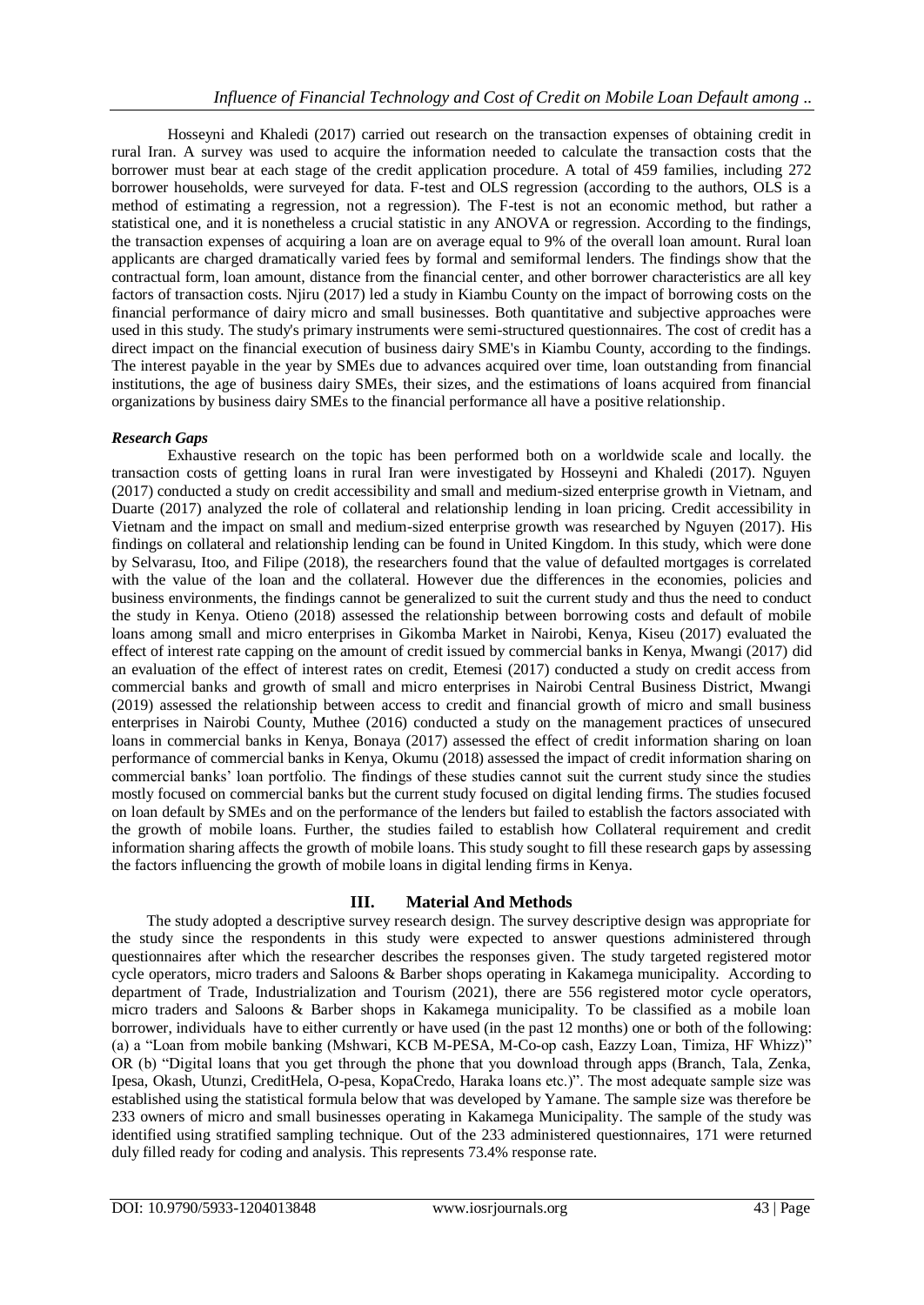The study used primary data. The questionnaire was selected instrument or tool for the primary data collection for the study. The questionnaire was developed with reference to the research objectives aimed at answering the research questions. The survey was piloted verified to establish its appropriateness, rationality and dependability. The pilot was done on 10% of the sample size which is 23. The pilot study was done on the targeted sampled respondents and thus the 23 respondents for the pilot testing did not participate in the main study. To ensure the content validity of the research instruments, the researcher sought the advice of the university supervisor. The reliability of the questionnaire was tested using the Cronbachs alpha with the aid of Statistical Package for Social Sciences (SPSS) software. The data to be collected was quantitative and were analyzed using descriptive and inferential statistics. Descriptive statistics were means, standard deviations frequencies and percentages. Inferential statistics included multiple linear regression and the results were presented in form tables.

# **IV. Result and Discussion**

The presentation of descriptive statistics is based on the frequencies, percentage, mean and standard deviation of study variables. These variables were financial technology and Cost of credit which were independent variables while mobile loan default among micro and small business in Kakamega Municipality was dependent variable. The respondents were asked to indicate their level of agreement from 1 strongly disagree, 2-Disagree, 3-Fairly Agree, 4-agree and 5 strongly agree. The findings are as follows

| <b>Financial technology</b>                                    |        |        | 3      |        |       | Mean | <b>SD</b> |  |  |  |
|----------------------------------------------------------------|--------|--------|--------|--------|-------|------|-----------|--|--|--|
| I have full knowledge in operating mobile loans                | 30     | 38     | 61     | 39     |       | 3.31 | 1.06      |  |  |  |
| applications                                                   | (17.5) | (22.2) |        | (22.8) | (1.8) |      |           |  |  |  |
| Online advertisements have played a great role in              | 97     | 32     | 37     |        |       | 4.27 | 0.98      |  |  |  |
| leading me to download mobile loan applications                | (56.7) | (18.7) | (21.6) | (0.6)  | (2.3) |      |           |  |  |  |
| There are rare cases of incomplete repayment of the            | 56     | 49     | 52     | 4      | 10    | 3.80 | 1.10      |  |  |  |
| mobile loans.                                                  | (32.7) | (28.7) | (30.4) | (2.3)  | (5.8) |      |           |  |  |  |
| There is timely update of loan repayment data to reflect       | 64     | 56     | 38     | 3      | 10    | 3.94 | 1.09      |  |  |  |
| any changes                                                    | (37.4) | (32.7) | (22.2) | (1.8)  | (5.8) |      |           |  |  |  |
| Interaction with mobile loan does not require a lot of         | 39     | 24     | 49     | 43     | 16    | 3.16 | 1.29      |  |  |  |
| mental effort                                                  | (22.8) | (14)   | (28.7) | (25.1) | (9.4) |      |           |  |  |  |
| <b>Overall Mean Score</b>                                      |        |        |        |        |       | 3.7  | 1.1       |  |  |  |
| N=171; KEY: 1= Strongly Disagree; 2= Disagree; 3=Fairly Agree; |        |        |        |        |       |      |           |  |  |  |
| 4 = Agree: 5 = Strongly Agree: SD = Standard Deviation.        |        |        |        |        |       |      |           |  |  |  |

**Table 1:** Descriptive Results: Financial technology

The study findings from table 1.0 indicate that out of 171 respondents who took part in the study 17.5% strongly agreed, 22.2% agreed, 35.7% fairly agree and 22.8% disagreed with the statement that they have full knowledge in operating mobile loans applications. The line had a mean and standard deviation (M=3.31; SD= 1.06), which is an indicator that majority of the respondents fairly have full knowledge in operating mobile loans applications. On the statement that there are online advertisements have played a great role in leading me to download mobile loan applications, 2.3% strongly disagreed, 0.6% disagreed, 21.6% were fairly agree, 18.7% agreed and 56.7% strongly agreed. The statement had a mean and standard deviation (M=4.27; SD=0.98). On the statement there are rare cases of incomplete repayment of the mobile loans, 5.8% strongly disagreed, 2.3% disagreed, 30.4% remained fairly agree, 28.7% agreed while 32.7% strongly agreed (M= 3.80; SD=1.10). This implies that majority of the respondents were in agreement that there are rare cases of incomplete repayment of the mobile loans. Out of 171 respondents who participated in this study, 5.8% strongly disagreed, 1.8% disagreed, 22.2% was fairly agree, 32.7% agreed and 37.4% strongly agreed that with the statement that there is timely update of loan repayment data to reflect any changes (M=3.94; SD=1.09). This indicate that majority of the respondents were in agreement that there is timely update of loan repayment data to reflect any changes.

Few of the respondents strongly agreed 22.8% and 14.0% agreed that Interaction with mobile loan does not require a lot of mental effort although 28.7% of the respondents fairly agreed on the same. The statement had a mean and standard deviation (M=3.16; SD=1.29). These finding concurred with McKinsey Global Institute (2016) conducted a study on digital solutions in emerging markets including Kenya and Tanzania. The study also revealed that a large part of the population and SMEs are unable to access credit, save money for investments and get insurance through the traditional banks. Capgemini (2016) studied banks and how they are embracing digitalization. The study focused on 15 banks in Europe. It is clear that the wave by FinTech is strong and significant that only 4 per cent of the banks are planning not to do anything for this development

*Descriptive Statistics*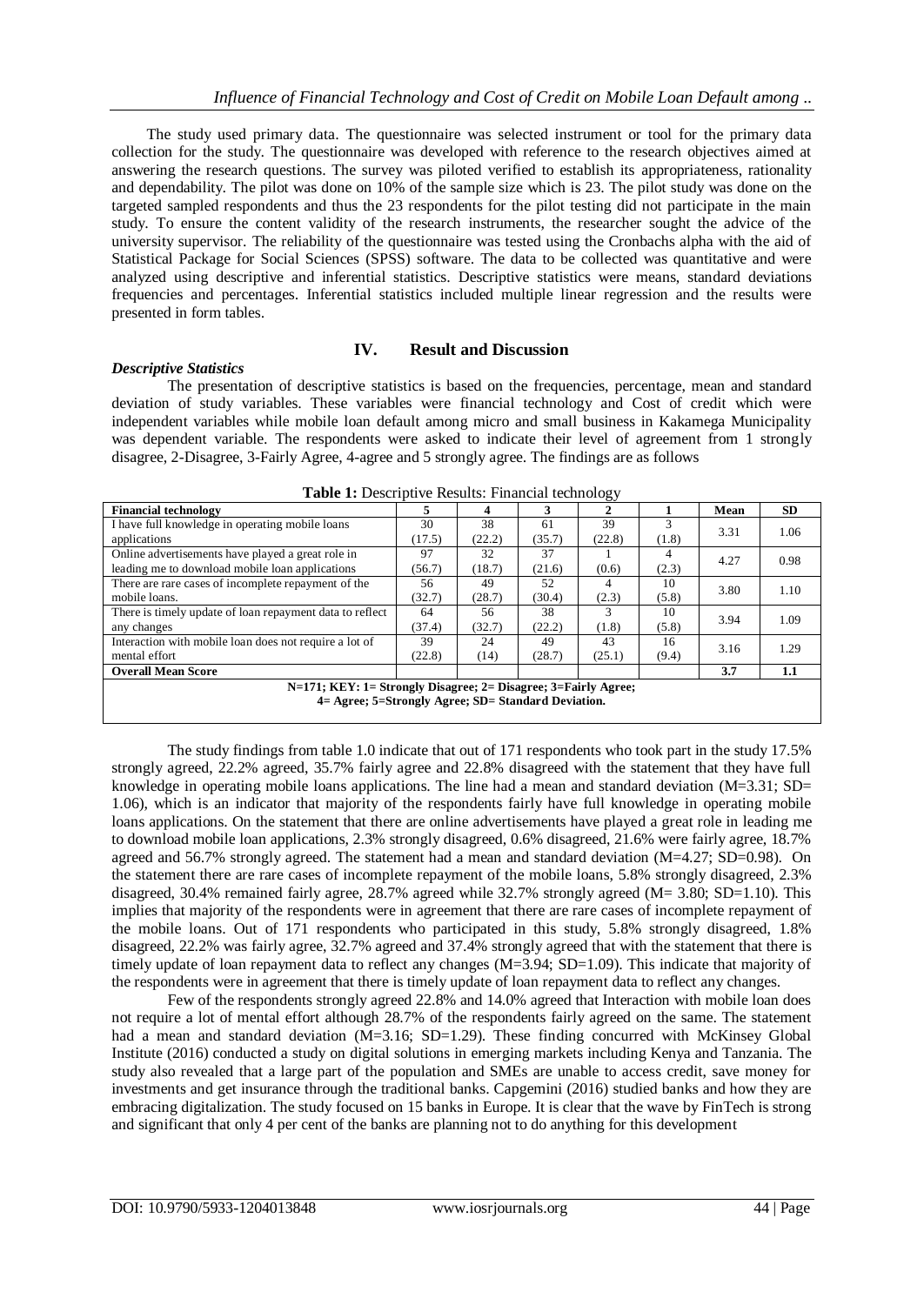| <b>Cost of credit</b>                                                                                                     | 5            | $\boldsymbol{4}$ | 3            | $\mathbf{2}$ |             | Mean | <b>SD</b> |  |  |
|---------------------------------------------------------------------------------------------------------------------------|--------------|------------------|--------------|--------------|-------------|------|-----------|--|--|
| Mobile loans have hidden charges                                                                                          | 62<br>(36.3) | 36<br>(21.1)     | 65<br>(38)   | 8<br>(4.7)   | (0)         | 3.89 | 0.96      |  |  |
| Competitive interest rates are offered                                                                                    | 94<br>(55)   | 24<br>(14)       | 31<br>(18.1) | (2.9)        | 17<br>(9.9) | 4.01 | 1.32      |  |  |
| Lack of loan processing fees encourage<br>borrowers to take up mobile loans                                               | 52<br>(30.4) | 43<br>(25.1)     | 33<br>(19.3) | 19<br>(11.1) | 24<br>(14)  | 3.47 | 1.39      |  |  |
| Virtual lending rates are competitive.<br>compared to the traditional banking<br>lending rates                            | 47<br>(27.5) | 73<br>(42.7)     | 34<br>(19.9) | 11<br>(6.4)  | 6<br>(3.5)  | 3.84 | 1.01      |  |  |
| I ignored the interest rates since the loans<br>are mostly emergency and are instant                                      | 49<br>(28.7) | 66<br>(38.6)     | 31<br>(18.1) | 15<br>(8.8)  | 10<br>(5.8) | 3.75 | 1.14      |  |  |
| <b>Overall Mean Score</b>                                                                                                 |              |                  |              |              |             | 3.79 | 1.16      |  |  |
| N=171; KEY: 1= Strongly Disagree; 2= Disagree; 3=Fairly Agree;<br>4 = Agree; 5 = Strongly Agree; SD = Standard Deviation. |              |                  |              |              |             |      |           |  |  |

**Table 2:** Descriptive Results: Financial Activities Outsourcing

From Table 2, Out of the 171 respondents who took part in the study, 4.7% disagreed, 38.0% remained fairly agree, 21.1% agreed and 36.3% strongly agreed with the statement that the mobile loans have hidden charges. The statement had a mean and standard deviation (M=3.89; SD=0.96). This indicates that mobile loans have no hidden charges. On the statement that competitive interest rates are offered, 9.9% strongly disagreed, 2.9% disagreed, 18.1% remained fairly agree, 14.0% agreed while 55.0% strongly agreed. The statement had a mean and standard deviation (M=4.01; SD=1.32), implying that majority of the respondents confirmed that competitive interest rates are offered. On the line that lack of loan processing fees encourage borrowers to take up mobile loans, 14.0% strongly disagreed, 11.1% disagreed, 25.1% agreed, 30.4% strongly agreed. The statement had a mean and standard deviation  $(M=3.47; SD= 1.39)$ , indicating lack of loan processing fees encourage borrowers to take up mobile loans. On the statement virtual lending rates are competitive compared to the traditional banking lending rates, 3.5% strongly disagreed, 6.4% disagreed, 19.9% was fairly agree 42.7% agreed and 27.5% strongly agreed. The statement drew a mean and standard deviation (M=3.84; SD= 1.01) indicating that the virtual lending rates are competitive compared to the traditional banking lending rates.

Lastly, 28.7% and 38.6% of the respondents strongly agreed and agreed respectively that they ignored the interest rates since the loans are mostly emergency and are instant. This was supported by a mean of 3.75 and standard deviation of 1.16. These findings are in agreement with Otieno (2018) assessed the relationship between borrowing costs and default of mobile loans among small and micro enterprises in Gikomba Market in Nairobi, Kenya. The study results showed that interest rate charged, processing fees, late payment charges have a positive statistically significant effect on amounts borrowed. Njiru (2017) led research on the impact of cost of credit on the financial performance of business dairy micro and small business enterprises in Kiambu County. There is a positive connection between the interest payable in the year by SMEs because of advances acquired by SMEs over time, loan outstanding from financial institutions, the age of business dairy SMEs, their sizes and the estimations of loans acquired from financial organizations by business dairy SMEs to the financial performance.

### *Inferential Statistics*

From the model summary in Table 3, the coefficient of determination (R-squared) of 0.548 showed that 54.8% of mobile loan default by the micro and small businesses in Kakamega Municipality could be explained financial technology and cost of credit. The adjusted R square of 54.2% depicts that the financial technology and cost of credit in exclusion of the constant variable explained the change in mobile loan default by the micro and small businesses in Kakamega Municipality by 54.2%, the remaining percentage could be explained by other factors not included in the model. The correlation coefficient of financial technology and cost of credit (R=0.740) in Table 3 showed that there is a strong positive relationship between mobile loan default by the micro and small businesses in Kakamega Municipality and financial technology and cost of credit. The standard error of estimate (0.615) shows the average deviation of the independent variable from the line of best fit. From the ANOVA results Table 3 in model one shows that there is a significant relationship between mobile loan default by the micro and small businesses in Kakamega Municipality and financial technology and cost of credit (F=101.686, p-value <0.001). Further, From the ANOVA Table, both models were statistically significant for the data as the p value $<0.001$ .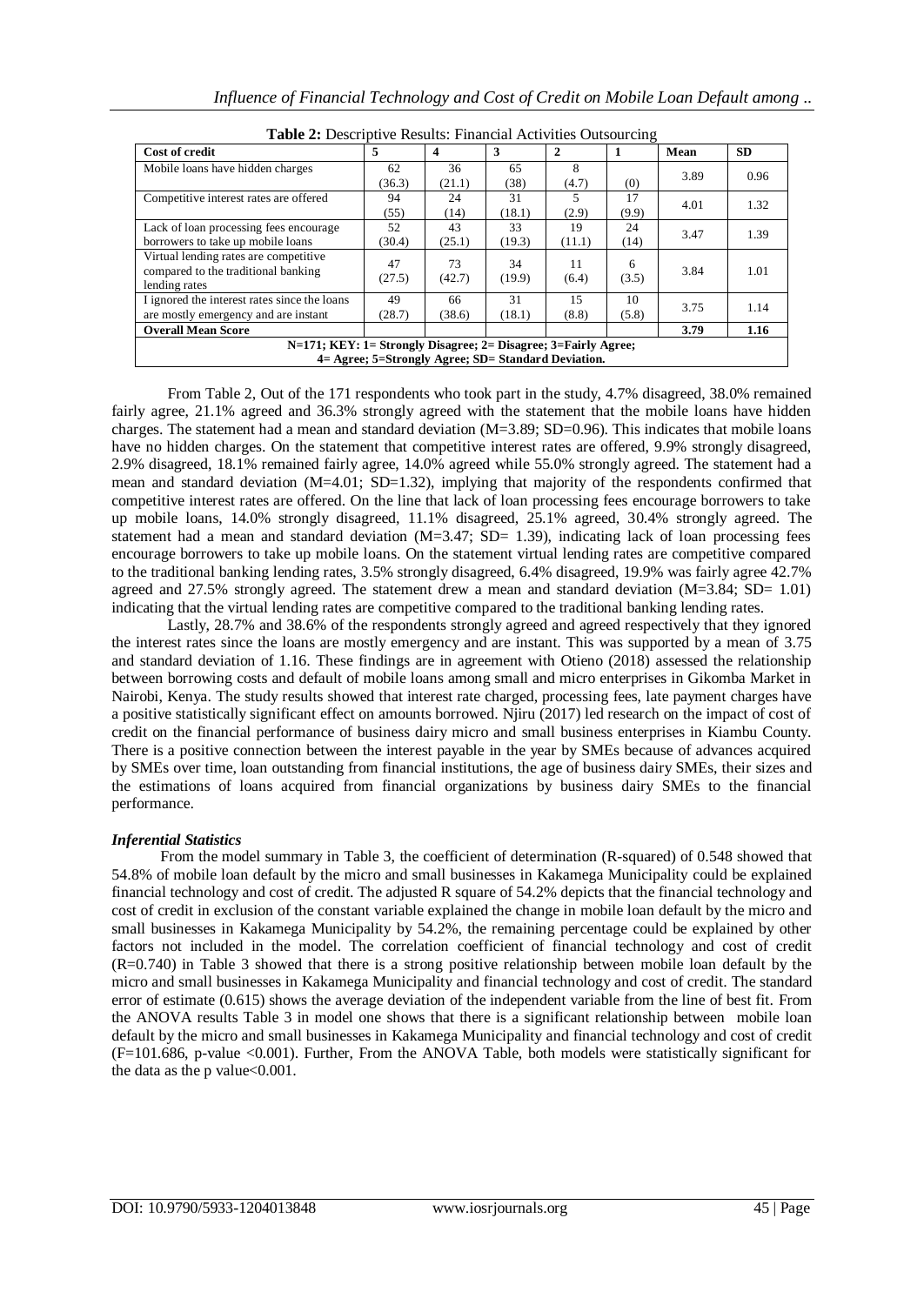| <b>Model Summary</b>                                  |                   |      |        |              |          |        |     |                          |               |  |  |  |
|-------------------------------------------------------|-------------------|------|--------|--------------|----------|--------|-----|--------------------------|---------------|--|--|--|
| Model<br>Adjusted R<br>Std. Error of<br>R<br>R Square |                   |      |        |              |          |        |     | <b>Change Statistics</b> |               |  |  |  |
|                                                       |                   |      | Square | the Estimate | R Square |        | df1 | df2                      | Sig. F        |  |  |  |
|                                                       |                   |      |        |              | Change   | Change |     |                          | <b>Change</b> |  |  |  |
|                                                       | .307 <sup>a</sup> | .094 | .082   | .519925      | .094     | 7.376  |     | 283                      | .000          |  |  |  |

a. Predictors: (Constant), FORM4, FORM3, FORM2, FORM1

### **Table 3:** Model Summary and ANOVA

|       |                                            |               |                                                                 |         |               |                          | <b>Model Summary</b>   |        |                 |         |          |                   |
|-------|--------------------------------------------|---------------|-----------------------------------------------------------------|---------|---------------|--------------------------|------------------------|--------|-----------------|---------|----------|-------------------|
|       |                                            |               |                                                                 |         |               | <b>Change Statistics</b> |                        |        |                 |         |          |                   |
|       |                                            | R             | <b>Adjusted</b>                                                 |         | Std. Error of |                          |                        |        |                 |         |          | Sig. F            |
| Model | R                                          | <b>Square</b> | <b>R</b> Square                                                 |         | the Estimate  |                          | <b>R</b> Square Change |        | <b>F</b> Change | df1     | df2      | Change            |
|       | .740 <sup>a</sup>                          | .548          | .542                                                            |         | .61451        |                          | .548                   |        | 101.686         |         | 168<br>↑ | .000              |
|       |                                            |               | a. Predictors: (Constant), Financial technology, Cost of credit |         |               |                          |                        |        |                 |         |          |                   |
|       | <b>ANOVA</b> <sup>a</sup>                  |               |                                                                 |         |               |                          |                        |        |                 |         |          |                   |
| Model |                                            |               | <b>Sum of Squares</b>                                           |         | df            |                          | <b>Mean Square</b>     |        |                 | F       |          | Sig.              |
|       | Regression                                 |               |                                                                 | 76.797  |               |                          |                        | 38.399 |                 | 101.686 |          | .000 <sup>b</sup> |
|       | Residual<br>63.440                         |               |                                                                 | 168     | .378          |                          |                        |        |                 |         |          |                   |
|       | Total                                      |               |                                                                 | 140.237 |               | 170                      |                        |        |                 |         |          |                   |
|       | a. Dependent Variable: Mobile loan default |               |                                                                 |         |               |                          |                        |        |                 |         |          |                   |
|       |                                            |               | b. Predictors: (Constant), Financial technology, Cost of credit |         |               |                          |                        |        |                 |         |          |                   |

Table 4 presents the model 1 with the beta coefficients of all independent variables versus mobile loan default by the micro and small businesses in Kakamega Municipality. The study regression model is as shown below as obtained in Table 4.0

Y=-0.030+0.468 $X_1$ +0.492 $X_2$ 

Where y=Mobile loan default by the micro and small businesses in Kakamega Municipality  $X_1$ = Financial technology

 $X_2$ = Cost of credit

### **Table 4:** Regression Coefficient

|       |                                            |         | <b>Unstandardized Coefficients</b> | <b>Standardized Coefficients</b> |          |      |  |  |  |
|-------|--------------------------------------------|---------|------------------------------------|----------------------------------|----------|------|--|--|--|
| Model |                                            |         | Std. Error                         | Beta                             |          | Sig. |  |  |  |
|       | (Constant)                                 | $-.030$ | .247                               |                                  | $-.120$  | .904 |  |  |  |
|       | Cost of credit                             | $-468$  | .071                               | $-399$                           | $-6.569$ | .000 |  |  |  |
|       | Financial technology                       | .492    | .066                               | .450                             | 7.402    | .000 |  |  |  |
|       | a. Dependent Variable: Mobile loan default |         |                                    |                                  |          |      |  |  |  |

From the findings presented in Table 4, we look at the model results and scan down through the unstandardized coefficients B column. All mobile loan default determinants had significant effect on the mobile loan default. If mobile loan default determinants are held at zero or it is absent, the mobile loan default among micro and small business in Kakamega Municipality would be -0.030, p=0.904 negative and insignificant. It was revealed that financial technology had unique significant contribution to the model with B=-0.468, p=.000 suggesting that controlling Cost of credit in the model, a unit increase in financial technology would result to significant decrease in mobile loan default by 46.8%. Majority of the respondents were in agreement that online advertisements have played a great role in leading me to download mobile loan applications, there are rare cases of incomplete repayment of the mobile loans and there is timely update of loan repayment data to reflect any changes. These findings are in agreement with Capgemini (2017) who established that financial technology significantly influences mobile loan default among SMEs. In another study, Kirui, Okello, Nyikal and Njiraini (2013) studied the impact of financial technology on loan default among individuals in Kenya. The findings supported current study since the study established that loan default is significantly influenced by financial technology. Majority of mobile loan lender are experiencing high loan default since individual can easily access their loans through mobile phone application.

The coefficient of cost of credit was  $0.492$ , which was significant ( $p=000$ ) and positive. When the variance explained by financial technology in the model is controlled, a unit increase in cost of credit would result to significant increase in mobile loan default by 49.2%. Majority of the respondents were in agreement that Mobile loans have hidden charges, competitive interest rates are offered and borrowers ignored the interest rates since the loans are mostly emergency and are instant The findings concurred with Otieno (2018) who assessed the relationship between borrowing costs and default of mobile loans among small and micro enterprises in Gikomba Market in Nairobi, Kenya. According to the findings, increase in interest rates, processing fees and late payment charges increases default of mobile loans amongst the traders in Gikomba market. The study results showed that higher borrowing rates have a positive statistically significant effect on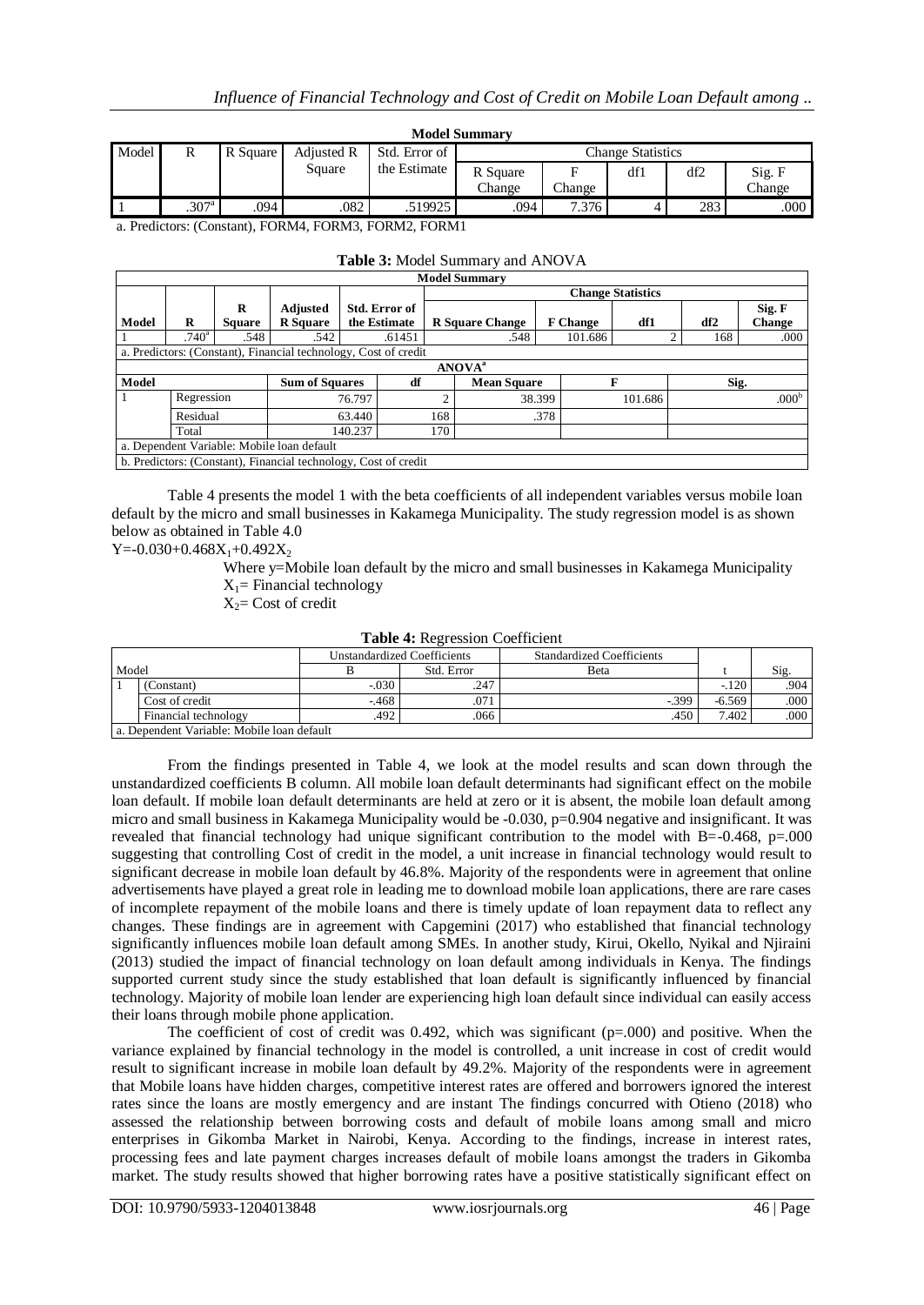loan default. A similar result was established by Hosseyni and Khaledi (2017) who conducted a study on an analysis of transaction costs of obtaining mobile loan in rural Iran. Results reveal that contractual form, loan size, how far the borrower being away from the financial center along with other borrower peculiarities are important determinants of loan default rate

### **V. Conclusion and Recommendations**

The findings indicated that financial technology has significant negative influence on mobile loan default among micro and small business in Kakamega Municipality. Therefore, the study concluded that financial technology influences mobile loan default among micro and small business in Kakamega Municipality. Financial technology played a very key role in loan default among micro and small businesses. Online advertisements powered technology has played a great role in uptake of mobile loans and therefore, borrowers have accessed multiple mobile from various platforms forcing them to default some of the loans. Therefore, ease of use and access of mobile loans have increased mobile loan defaults. The study established that cost of credit have significant positive influence on mobile loan default among micro and small business in Kakamega Municipality. Cost of credit has made it difficult for mobile loan borrowers to repay their loan on time. Further, mobile loans have several hidden charges including interest rate and processing fees. Thus, the study concluded that cost of credit influence mobile loan default among micro and small business in Kakamega Municipality.

The growth of financial technology has an effect on mobile loan default. The study recommends that the financial institutions and the mobile network operators can adopt financial technology to enhance loan repayment among micro and small business enterprise. The policy makers should set a limit of the amount of money that can be disbursed via the mobile; this will help to reduce the default risk among borrowers. It is further recommended for loans disbursed via mobile platforms to be monitored and evaluated closely to ensure that its repayment is in line with the agreed terms. The cost of credit by mobile lenders is considered to be very high which increases loan default rates among micro and small businesses enterprises. The study recommends that the government should control the cost of credit offered by the mobile phone lending institutions so as not to create borrowing cycle. This is a major source of funding for the SMEs as they have difficulty in meeting the many documentation and collateral requirements from the main stream financial institutions.

### **References**

- [1]. Acimovic, S., Mijuskovic, V. M., & Colic, L. (2016). Procurement Insourcing Vs. Financial technology and cost of credit: Evidence From Serbia. Eurasian Journal of Business and Management, 4(4), 34-45.
- [2]. Babu, N. (2020). Effect of Digital Credit on Poverty Reduction among Low Income Borrowers in Kenya: A Case of Major Digital Credit Providers in Kenya (Doctoral dissertation, United States International University-Africa).
- [3]. Bertrand, M., & Bouchard, S. (2008). Applying the technology acceptance model to VR with people who are favorable to its use. Journal of Cyber Therapy & Rehabilitation, 1(2).
- [4]. Bonaya, D. A. (2017). The effect of credit information sharing on loan performance of commercial banks in Kenya (Doctoral dissertation, University of Nairobi).
- [5]. Capgemini, A. (2017). The digital transformation in banking and the role of FinTechs in the new financial intermediation scenario.
- [6]. Chironga, M., De Grandis, H., & Zouaoui, Y. (2017). Mobile financial services in Africa: Winning the battle for the customer. McKinsey and Company. Available online at: https://www. mckinsey. com/industries/financial-services/our-insights/mobilefinancial-services-in-africa-winning-the-battle-for-thecustomer#(accessed January 24, 2020).
- [7]. Espino-Rodríguez, T. F., Chun-Lai, P., & Gil-Padilla, A. M. (2017). Does outsourcing moderate the effects of asset specificity on performance? An application in Taiwanese hotels. Journal of Hospitality and Tourism Management, 31, 13-27.
- [8]. Etemesi, E. M. (2017). Credit access from commercial banks and growth of small and micro enterprises in Nairobi central business district (Doctoral dissertation, United States International University-Africa).
- [9]. Gabor, D., & Brooks, S. (2017). The digital revolution in financial inclusion: international development in the fintech era. New Political Economy, 22(4), 423-436.
- [10]. Gakuru, P. (2017). Virtual lending and loan repayment in commercial banks in Kenya. (Doctoral dissertation, Kenyatta University
- [11]. Ghoshal, S., & Moran, P. (1996). Bad for practice: A critique of the transaction cost theory. Academy of management Review, 21(1), 13-47.
- [12]. Gubbins, P., & Totolo, E. (2018). Digital credit in Kenya: Evidence from demand side-survey. Financial Sector Deepening (FSD) Kenya.
- [13]. Haddad, C., & Hornuf, L. (2019). The emergence of the global fintech market: Economic and technological determinants. Small business economics, 53(1), 81-105.
- [14]. Hosseyni, S., & Khaledi, M.(2017). An Analysis of Transaction Costs of Obtaining Credits in Rural Iran.
- [15]. Itoo, R. A., Selvarasu, A., & Filipe, J. (2018). Effect of loan value and collateral on value of mortgage default. International Journal of latest Trends in Finance and economic Sciences, (4), 635-651.
- [16]. Kaffenberger M. & Chege P. (2017). Mobile loan in Kenya: Time for Celebration or Concern? Retrieved on 6th October 2018 from https://www.cgap.org
- [17]. Kirui, O. K., Okello, J. J., Nyikal, R. A., & Njiraini, G. W. (2013). Impact of mobile phone-based money transfer services in agriculture: evidence from Kenya. Quarterly Journal of International Agriculture, 52(892-2016-65177), 141-162.
- [18]. Kiseu, T. K. (2017). The effect of interest rate capping on the amount of credit issued by Commercial Banks in Kenya. Unpublished MBA Project, University of Nairobi.
- [19]. Kithinji, N. L. (2018). Effect of mobile lending on the quality of bank loan portfolio: a case of selected commercial banks in Kenya (Doctoral dissertation, University of Nairobi).
- [20]. Masika, S. M. (2019). Effect Of Mobile Lending On Financial Performance Of Commercial Banks In Kenya (Doctoral dissertation, University of Nairobi).